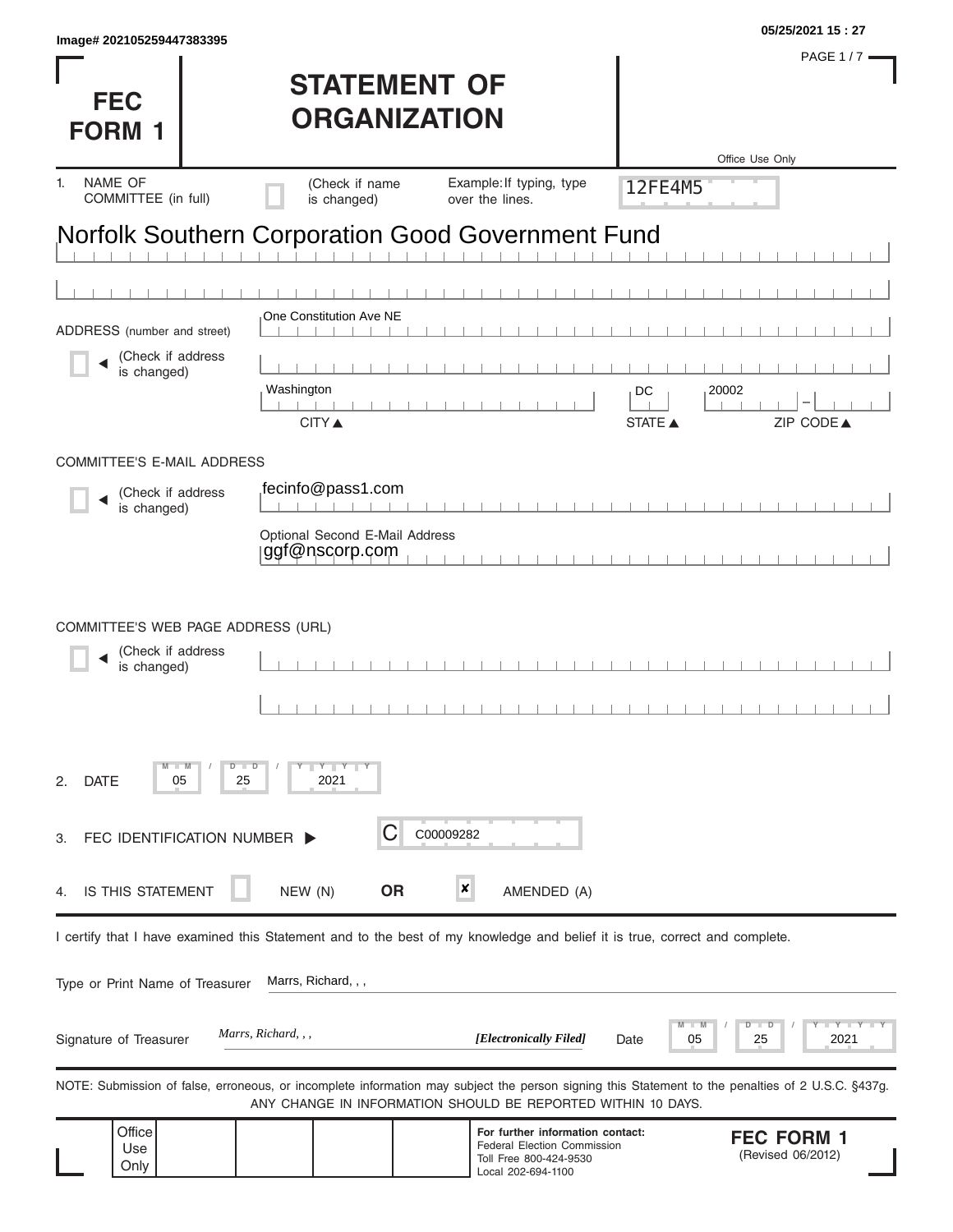|                                | Page 2<br>FEC Form 1 (Revised 02/2009)                                                                                                                                                                                      |
|--------------------------------|-----------------------------------------------------------------------------------------------------------------------------------------------------------------------------------------------------------------------------|
|                                | <b>TYPE OF COMMITTEE</b>                                                                                                                                                                                                    |
|                                | <b>Candidate Committee:</b>                                                                                                                                                                                                 |
| (a)                            | This committee is a principal campaign committee. (Complete the candidate information below.)                                                                                                                               |
| (b)                            | This committee is an authorized committee, and is NOT a principal campaign committee. (Complete the candidate<br>information below.)                                                                                        |
| Name of<br>Candidate           | .<br>.                                                                                                                                                                                                                      |
| Candidate<br>Party Affiliation | <b>State</b><br>Office<br>Sought:<br>Senate<br>President<br>House<br><b>District</b>                                                                                                                                        |
| (c)                            | This committee supports/opposes only one candidate, and is NOT an authorized committee.                                                                                                                                     |
| Name of<br>Candidate           |                                                                                                                                                                                                                             |
|                                | <b>Party Committee:</b>                                                                                                                                                                                                     |
| (d)                            | (National, State<br>(Democratic,<br>This committee is a<br>or subordinate) committee of the<br>Republican, etc.) Party.                                                                                                     |
|                                | <b>Political Action Committee (PAC):</b>                                                                                                                                                                                    |
| ×<br>(e)                       | This committee is a separate segregated fund. (Identify connected organization on line 6.) Its connected organization is a:                                                                                                 |
|                                | $\pmb{\times}$<br>Corporation<br>Corporation w/o Capital Stock<br>Labor Organization                                                                                                                                        |
|                                | Membership Organization<br>Cooperative<br><b>Trade Association</b>                                                                                                                                                          |
|                                | ×<br>In addition, this committee is a Lobbyist/Registrant PAC.                                                                                                                                                              |
| (f)                            | This committee supports/opposes more than one Federal candidate, and is NOT a separate segregated fund or party<br>committee. (i.e., nonconnected committee)                                                                |
|                                | In addition, this committee is a Lobbyist/Registrant PAC.                                                                                                                                                                   |
|                                | In addition, this committee is a Leadership PAC. (Identify sponsor on line 6.)                                                                                                                                              |
|                                | <b>Joint Fundraising Representative:</b>                                                                                                                                                                                    |
| (g)                            | This committee collects contributions, pays fundraising expenses and disburses net proceeds for two or more political<br>committees/organizations, at least one of which is an authorized committee of a federal candidate. |
| (h)                            | This committee collects contributions, pays fundraising expenses and disburses net proceeds for two or more political<br>committees/organizations, none of which is an authorized committee of a federal candidate.         |
|                                | Committees Participating in Joint Fundraiser                                                                                                                                                                                |
| 1.                             | FEC ID number $\bigcap$                                                                                                                                                                                                     |
| 2.                             | FEC ID number C                                                                                                                                                                                                             |
| 3.                             | FEC ID number $\bigcap$                                                                                                                                                                                                     |
| 4.                             | FEC ID number<br>C                                                                                                                                                                                                          |

I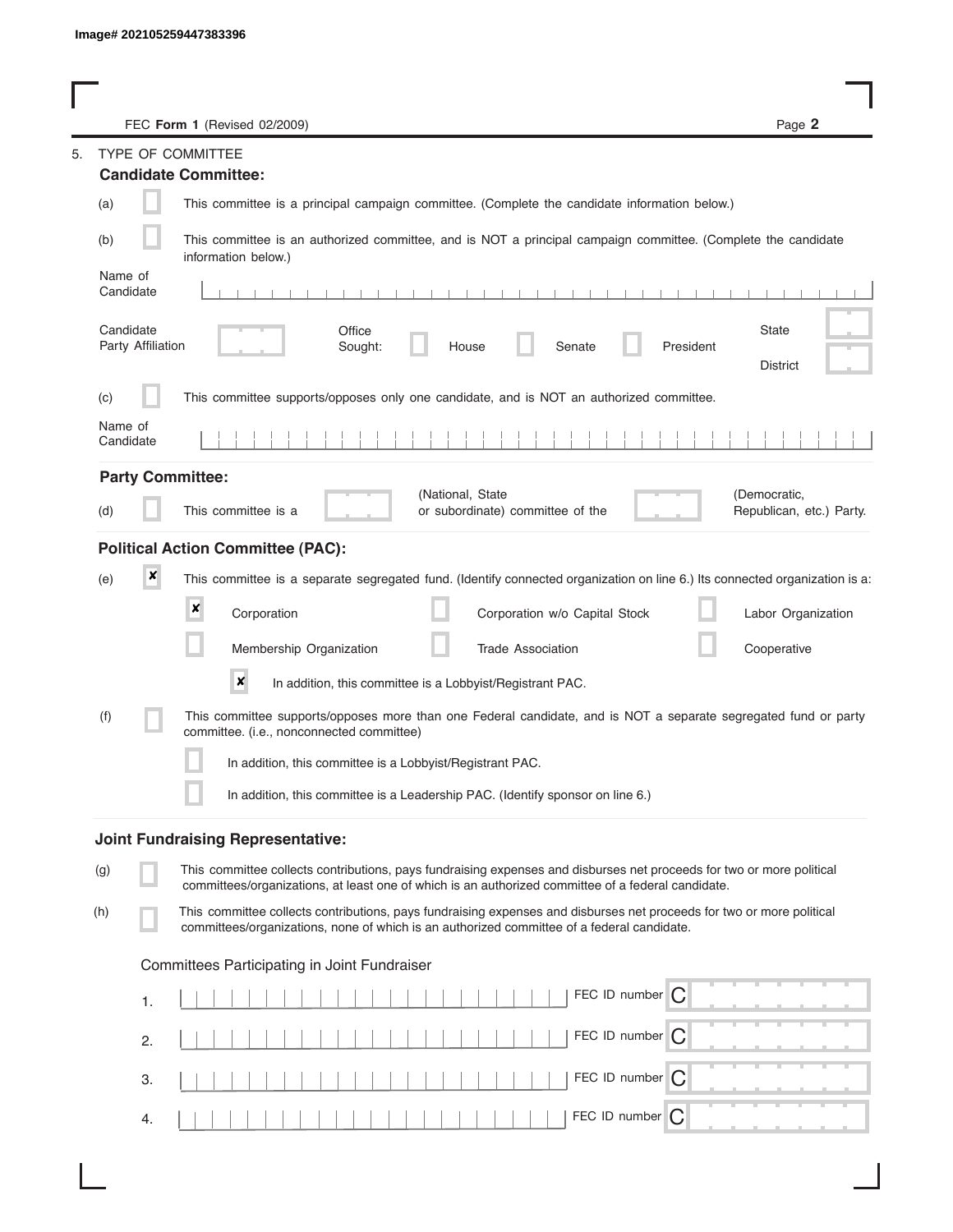FEC Form 1 (Revised 02/2009) Page 3

Write or Type Committee Name

## Image# 202105259447383397<br>
Norfolk Southern Corporation Good Government Fund<br>
Image Norfolk Southern Corporation Good Government Fund

6. Name of Any Connected Organization, Affiliated Committee, Joint Fundraising Representative, or Leadership PAC Sponsor

| Norfolk Southern Corporation              |                                                                                                                                                                                             |                                  |                        |
|-------------------------------------------|---------------------------------------------------------------------------------------------------------------------------------------------------------------------------------------------|----------------------------------|------------------------|
|                                           |                                                                                                                                                                                             |                                  |                        |
| <b>Mailing Address</b>                    | <b>Three Commercial Place</b>                                                                                                                                                               |                                  |                        |
|                                           |                                                                                                                                                                                             |                                  |                        |
|                                           | Norfolk                                                                                                                                                                                     | VA                               | 23520                  |
|                                           | <b>CITY</b>                                                                                                                                                                                 | <b>STATE</b>                     | ZIP CODE               |
| Relationship:<br>7.<br>books and records. | <b>x</b> Connected Organization<br>Affiliated Committee<br>Custodian of Records: Identify by name, address (phone number -- optional) and position of the person in possession of committee | Joint Fundraising Representative | Leadership PAC Sponsor |
|                                           | Woodard, Kimberley, , ,                                                                                                                                                                     |                                  |                        |
| Full Name                                 |                                                                                                                                                                                             |                                  |                        |
| Mailing Address                           | One Constitution Ave NE                                                                                                                                                                     |                                  |                        |
|                                           |                                                                                                                                                                                             |                                  |                        |
|                                           | Washington                                                                                                                                                                                  | DC                               | 20002                  |
| Title or Position                         | <b>CITY</b>                                                                                                                                                                                 | <b>STATE</b>                     | ZIP CODE               |
| <b>Custodian of Records</b>               |                                                                                                                                                                                             | Telephone number                 | 8220<br>202<br>675     |

8. Treasurer: List the name and address (phone number -- optional) of the treasurer of the committee; and the name and address of any designated agent (e.g., assistant treasurer).

| Full Name<br>of Treasurer      | Marrs, Richard, , ,                                                                    |
|--------------------------------|----------------------------------------------------------------------------------------|
| Mailing Address                | <b>IOne Constitution Ave NE</b>                                                        |
|                                |                                                                                        |
|                                | Washington<br>20002<br>D.C<br>$\overline{\phantom{a}}$                                 |
|                                | <b>CITY</b><br>ZIP CODE<br><b>STATE</b>                                                |
| Title or Position<br>Treasurer | 202<br>675<br>8220<br>Telephone number<br>$\hspace{0.1mm}$<br>$\overline{\phantom{a}}$ |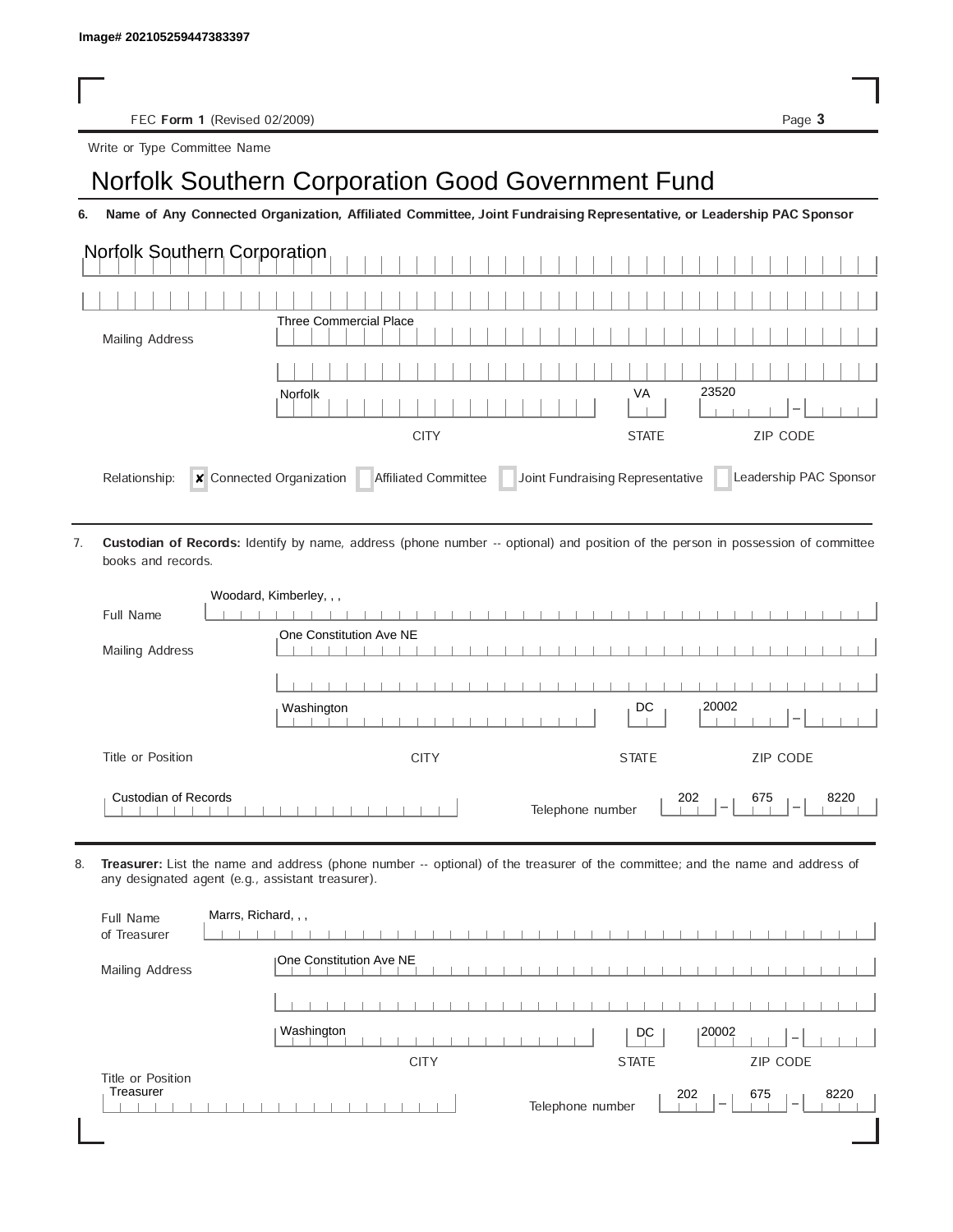FEC Form 1 (Revised 02/2009) Page 4

| Full Name of<br>Designated<br>Agent             | Pettway, Jason, , , |                         |             |  |  |                  |  |              |     |        |     |                          |      |  |
|-------------------------------------------------|---------------------|-------------------------|-------------|--|--|------------------|--|--------------|-----|--------|-----|--------------------------|------|--|
| Mailing Address                                 |                     | One Constitution Ave NE |             |  |  |                  |  |              |     |        |     |                          |      |  |
|                                                 |                     |                         |             |  |  |                  |  |              |     |        |     |                          |      |  |
|                                                 |                     | Washington              |             |  |  |                  |  | DC           |     | 20002  |     | $\overline{\phantom{a}}$ |      |  |
|                                                 |                     |                         | <b>CITY</b> |  |  |                  |  | <b>STATE</b> |     |        |     | ZIP CODE                 |      |  |
| Title or Position<br><b>Assistant Treasurer</b> |                     |                         |             |  |  | Telephone number |  |              | 202 | $\sim$ | 675 | $\sim$                   | 8220 |  |

9. Banks or Other Depositories: List all banks or other depositories in which the committee deposits funds, holds accounts, rents safety deposit boxes or maintains funds.

Name of Bank, Depository, etc.

|                                | Suntrust Bank   |              |                          |
|--------------------------------|-----------------|--------------|--------------------------|
| Mailing Address                | P.O. Box 622227 |              |                          |
|                                |                 |              |                          |
|                                | Orlando         | 32862<br>FL  | $\overline{\phantom{m}}$ |
|                                | <b>CITY</b>     | <b>STATE</b> | ZIP CODE                 |
| Name of Bank, Depository, etc. |                 |              |                          |
|                                |                 |              |                          |
| Mailing Address                |                 |              |                          |
|                                |                 |              |                          |
|                                |                 |              |                          |
|                                | <b>CITY</b>     | <b>STATE</b> | ZIP CODE                 |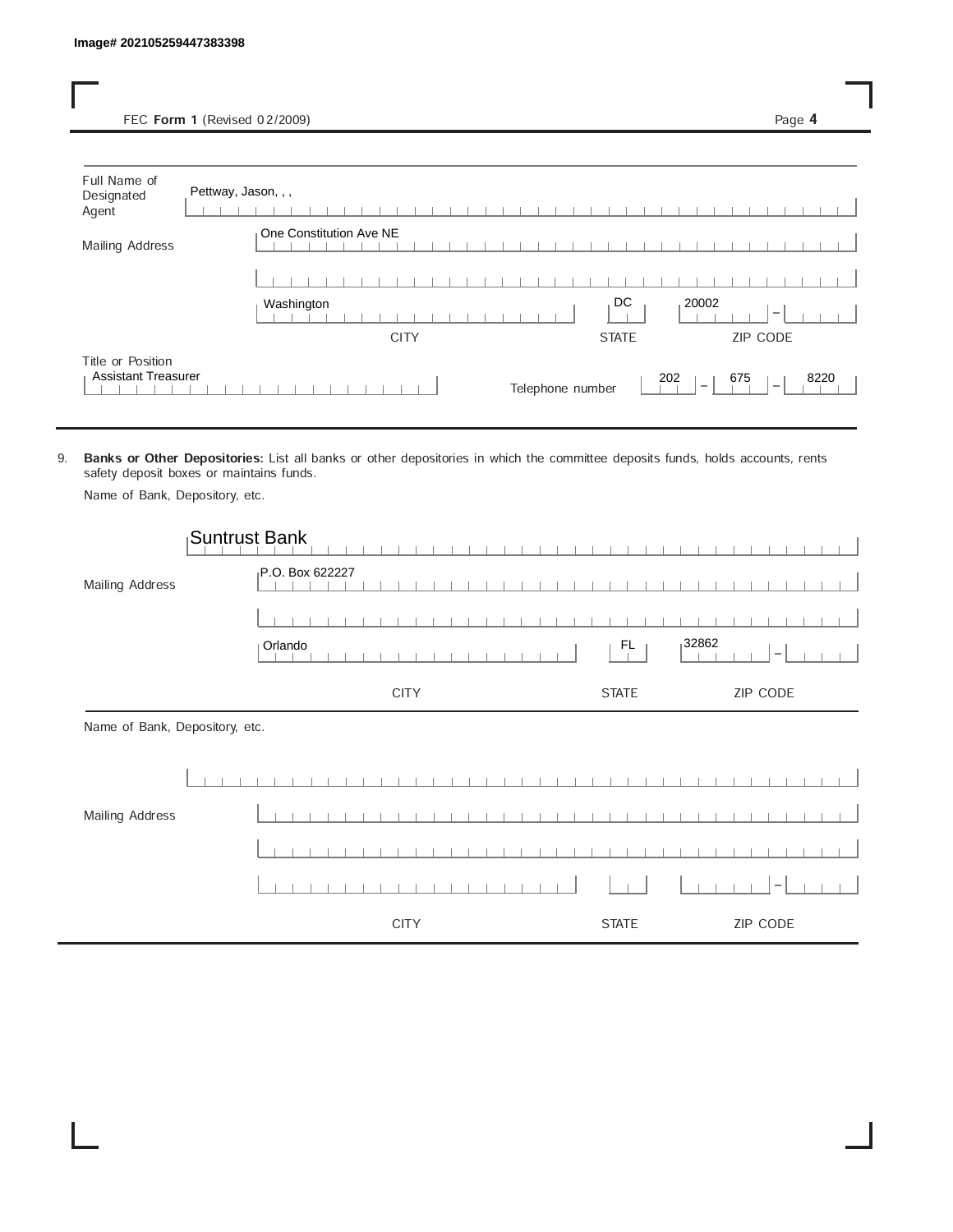## 1mage# 202105259447383399<br>DAGE 5/7( A **=G7 9 @@ B9 CI G`H9 LH`F 9 @ H9 8 `HC `5 `F 9 DC F Hž G7 < 9 8 I @ `C F `<del>I I</del>9 A =N5 H=C B**

Ī **Form/Schedule: F1A Transaction ID :** 

> This registration is being amended to report new Custodian of Records, Treasurer and Assistant Treasurers. Please update your records accordingly.

**Form/Schedule: Transaction ID:**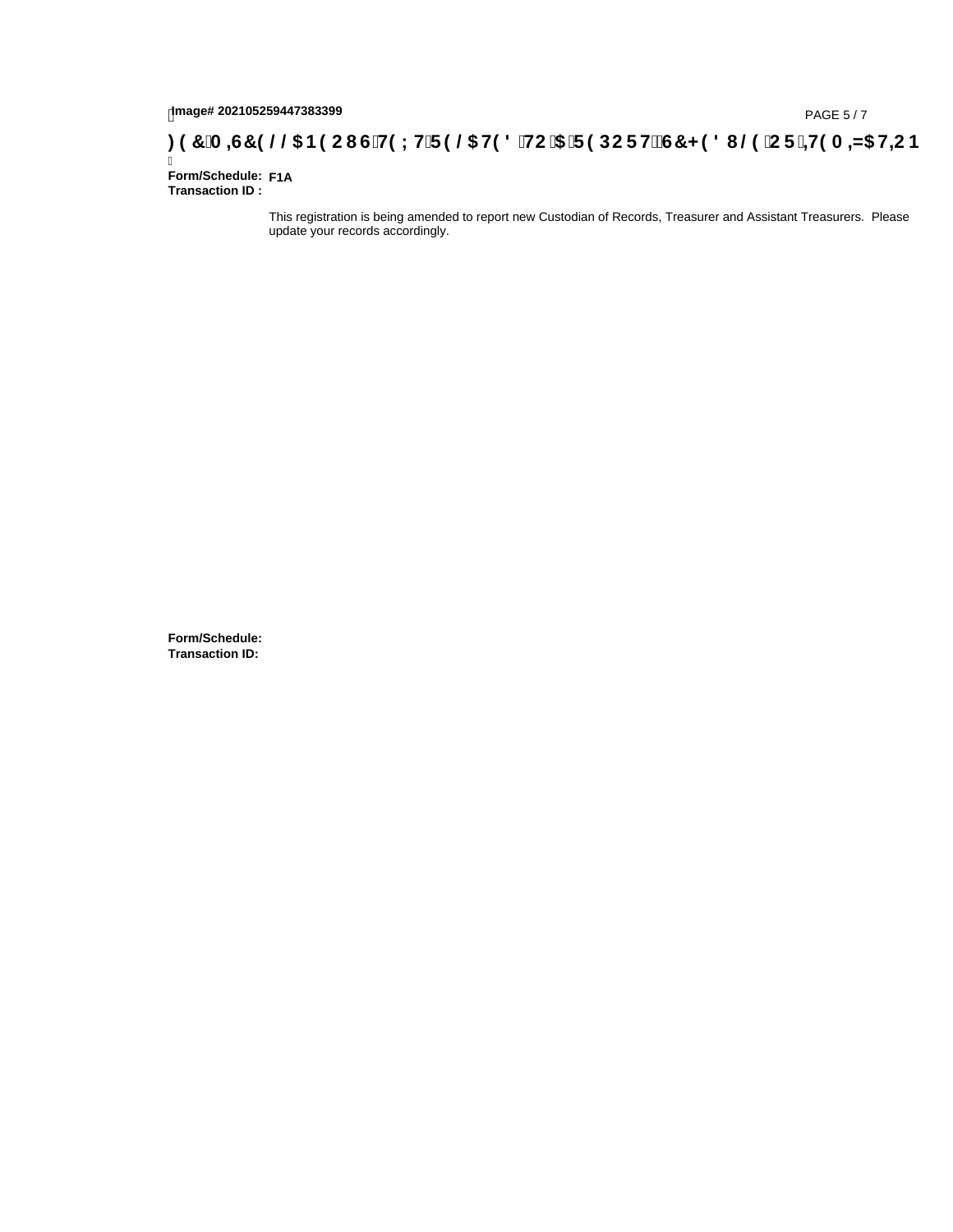|                |    | Image# 202105259447383400             |                                                                                                                       |                                     |
|----------------|----|---------------------------------------|-----------------------------------------------------------------------------------------------------------------------|-------------------------------------|
|                |    | FEC Form 1S (Revised 02/2017)         | <b>Optional Supplemental Information</b><br>for Lines $5(g)$ or (h), 6, 8 and/or 9                                    | Page $\frac{6}{1}$ of $\frac{7}{1}$ |
| $5(g)$ or (h). |    | <b>Joint Fundraising Participant:</b> |                                                                                                                       |                                     |
|                | 1. |                                       | FEC ID number                                                                                                         | C                                   |
|                | 2. |                                       | FEC ID number                                                                                                         | С                                   |
|                | 3. |                                       | FEC ID number                                                                                                         | С                                   |
|                | 4. |                                       | FEC ID number                                                                                                         | C                                   |
| 6.             |    |                                       | Name of Any Connected Organization, Affiliated Committee, Joint Fundraising Representative, or Leadership PAC Sponsor |                                     |
|                |    |                                       |                                                                                                                       |                                     |
|                |    |                                       |                                                                                                                       |                                     |
|                |    | <b>Mailing Address</b>                |                                                                                                                       |                                     |
|                |    |                                       |                                                                                                                       |                                     |
|                |    | Relationship:                         | CITY ▲<br><b>STATE</b> ▲                                                                                              | ZIP CODE ▲                          |
|                |    | Connected Organization                | Joint Fundraising Representative<br><b>Affiliated Committee</b>                                                       | Leadership PAC Sponsor              |
| 8.             |    | Full Name                             | Designated Agent: Identify by name, address (phone number - optional)<br>Blanks-Green, Elaina, , ,                    |                                     |
|                |    | <b>Mailing Address</b>                | One Constitution Ave NE                                                                                               |                                     |
|                |    |                                       |                                                                                                                       |                                     |
|                |    |                                       | Washington<br>DC                                                                                                      | 20002                               |
|                |    | TITLE OR POSITION ▼                   | CITY ▲<br><b>STATE</b> ▲                                                                                              | ZIP CODE ▲                          |
|                |    | Assistant Treasurer                   | Telephone Number                                                                                                      | 202<br>8220<br>675                  |

9. **Banks or Other Depositories:** List all banks or other depositories in which the committee deposits funds, holds accounts, rents safety deposit boxes or maintains funds.

| Name of Bank,<br>Depository, etc. |  |  |  | <b>TERMINER PROPERTY</b> |        |  |  |  |  |  |         |  |  |  |            |  |  |
|-----------------------------------|--|--|--|--------------------------|--------|--|--|--|--|--|---------|--|--|--|------------|--|--|
| <b>Mailing Address</b>            |  |  |  |                          |        |  |  |  |  |  |         |  |  |  |            |  |  |
|                                   |  |  |  |                          |        |  |  |  |  |  |         |  |  |  |            |  |  |
|                                   |  |  |  |                          |        |  |  |  |  |  |         |  |  |  |            |  |  |
|                                   |  |  |  |                          | CITY ▲ |  |  |  |  |  | STATE A |  |  |  | ZIP CODE ▲ |  |  |